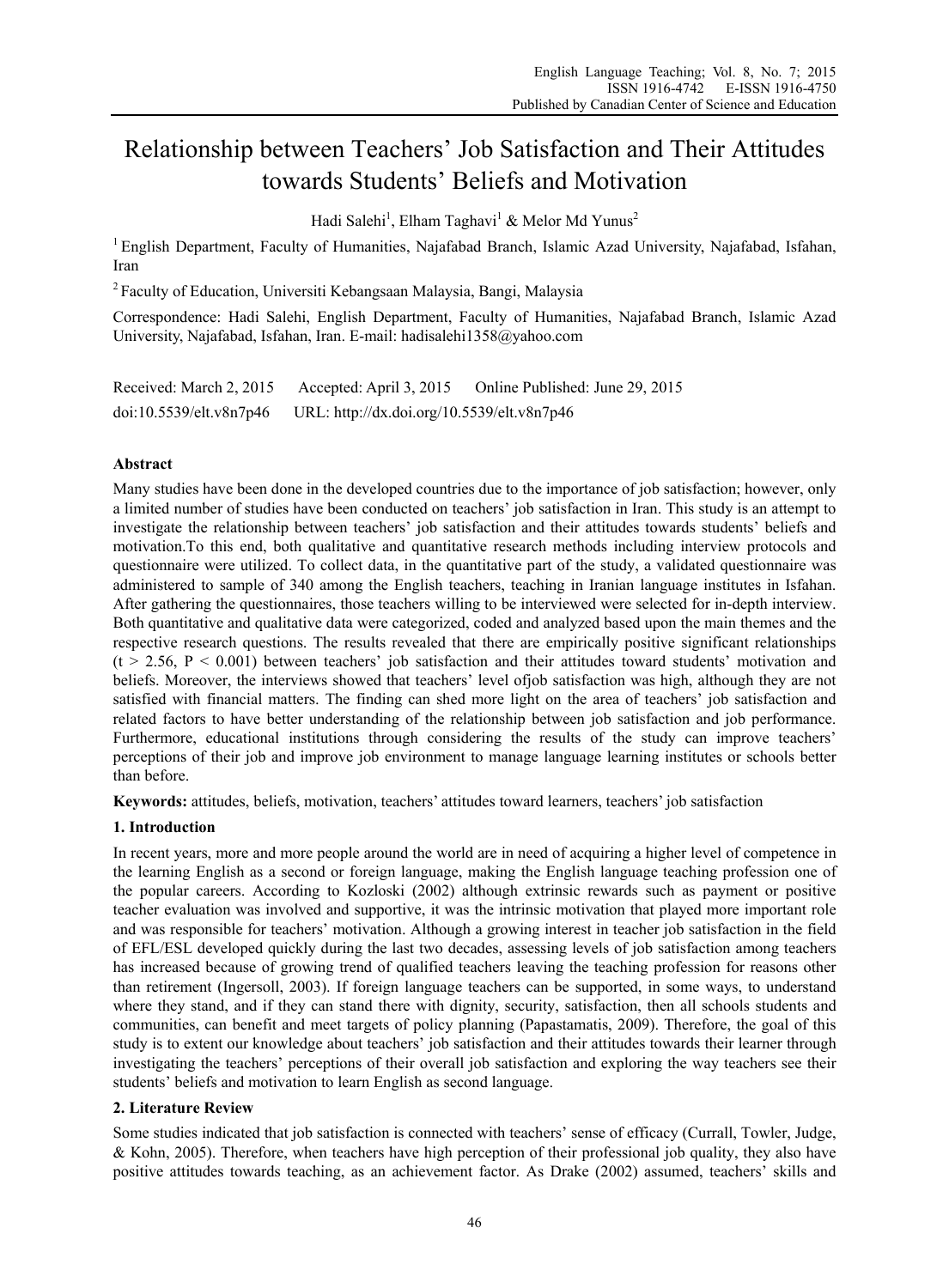effectiveness are likely to be changed over time so that providing more professional development opportunities to increase teachers' skills and self-efficacy can be helpful to reduce the level of job stress and as a result increase satisfaction from teaching.

Cranny, Smith, and Stone tried to find out the various ways that job satisfaction was define in 1992. Their analysis, finally, help the researchers define job satisfaction as "an affective (that is, emotional) reaction to one's job, resulting from the incumbent's comparison of actual outcomes with those that are desired (expected, deserved, and so on)" (p. 1). One of the most significant in the issue was the Hawthorne studies, leading up to the promotion of job satisfaction (Roethlisberger & Dickson, 1939). The goal of these studies, conducting at Harvard Business School from 1924 to 1933, was to find out how different conditions such as illumination can affect the workers' productivity. The result of the studies showed that changes in conditions and work context temporarily lead in increasing workers' productivity.

Hong Goo (2011) pointed out that job satisfaction is also worth consideration from a humanitarian perspective. In other words, it has a great impact on employees' health. Satisfied workers are likely to live for longer time and are healthier (Faragher, Cooper, & Cass, 2002; Fisher & Sousa-Poza, 2009). An important finding for organizations to note is that job satisfaction has a rather tenuous correlation to productivity on the job. In line with Hong Goo (2011), although the accessible research has not consistently shown a relationship between job satisfaction and job performance, several studies (Bowling, 2007; Judge, Thoresen, Bono, & Patton, 2001) recommended that there is a positive relationship between overall job satisfaction and job performance. Such results are fundamental for researchers and businesses, as the idea that satisfaction and job performance are directly linked to one another is often cited in the media and in some non-academic management text.

Contrary to many studies done, Hackman and Oldham (1980), Maslow (1954), and Herzberg et al. (1959) are pioneering studies that provoke more studies in the field. Teachers' job satisfaction questionnaire (TJSQ) using to measure job satisfaction was developed from studies done by Maslow and Herzberg in 1954. TJSQ is, in fact, taxonomy to introduce the involving factors. According to Hackman and Oldham' studies in 1980, if job characteristics of task identify, task significance, skill variety, autonomy and feedback increased, feedback results will be in a more positive psychological state. The employees' organizations are the beneficiary of having a positive influence on work outcome such as increasing the level of job satisfaction, motivation and work effectiveness. Based on Hackman and Oldham'sresults if teachers find their work meaningful or beware of results of work, their work efficiency would increase.

Teaching professions similar to other jobs is authorized by the intentional attempt made by teachers (Townsend & Bates, 2007). As there can be a strong relationship between teachers' perception of English language as a job, they make endeavourer to improve not only their standards but also the quality of the job. So researchers tend to feel concern about the situation (Johnston, 1997). According to Caprara (2003) job satisfaction is "decisive element" that has strong effects on teachers' attitudes and even performance (p. 823). Similarly job satisfaction is very significant fact resulted from self-efficacy.

Attention to the students and teachers' beliefs has been always an important educational inquiry and a focus of educational research. For example, Kern (1995) discussed the significance of belief about language learning through comparing learners' belief at different institution and with those of their teachers. Investigating change in students' beliefs in relation to those of their teachers was another matter of his interest; in order to develop hypotheses about the potential influence of teachers' beliefs on students' beliefs. According to him, results were found to be significantly affected by the type of analysis: global analyses of group and analyses of individuals and course section groups.

In the regard of learners and teachers' motivation, Bernaus and Wilson (2008) investigated the relationship between student motivation and achievement in English and its relation to their teacher motivation and strategy use in the classroom. Research participants were 31 teachers in Catalonia (Spain) and the 694 students in their classes. The results of the study suggested that teachers' motivation is related to their use of motivating strategies, which are related to student motivation and English achievement. Thus, any changes in the educational system that promotes higher levels of teacher motivation should result in improved levels of education of the students (Bernaus & Wilson, 2008).

According to teachers, they are satisfied when working with students, or seeing students' continual accomplishments (Cockburn & Haydn, 2004). Evans and Ingersoll (2001) assumed that there is a connection between leaving the profession and feeling dissatisfied. Moreover, Liu and Ramsey (2008) mentioned that one of the greatest factors affecting teachers' job satisfaction is stress, which is the consequence of poor work condition as well as the amount of time for planning preparing materials to teach. That is inadequate time and heavy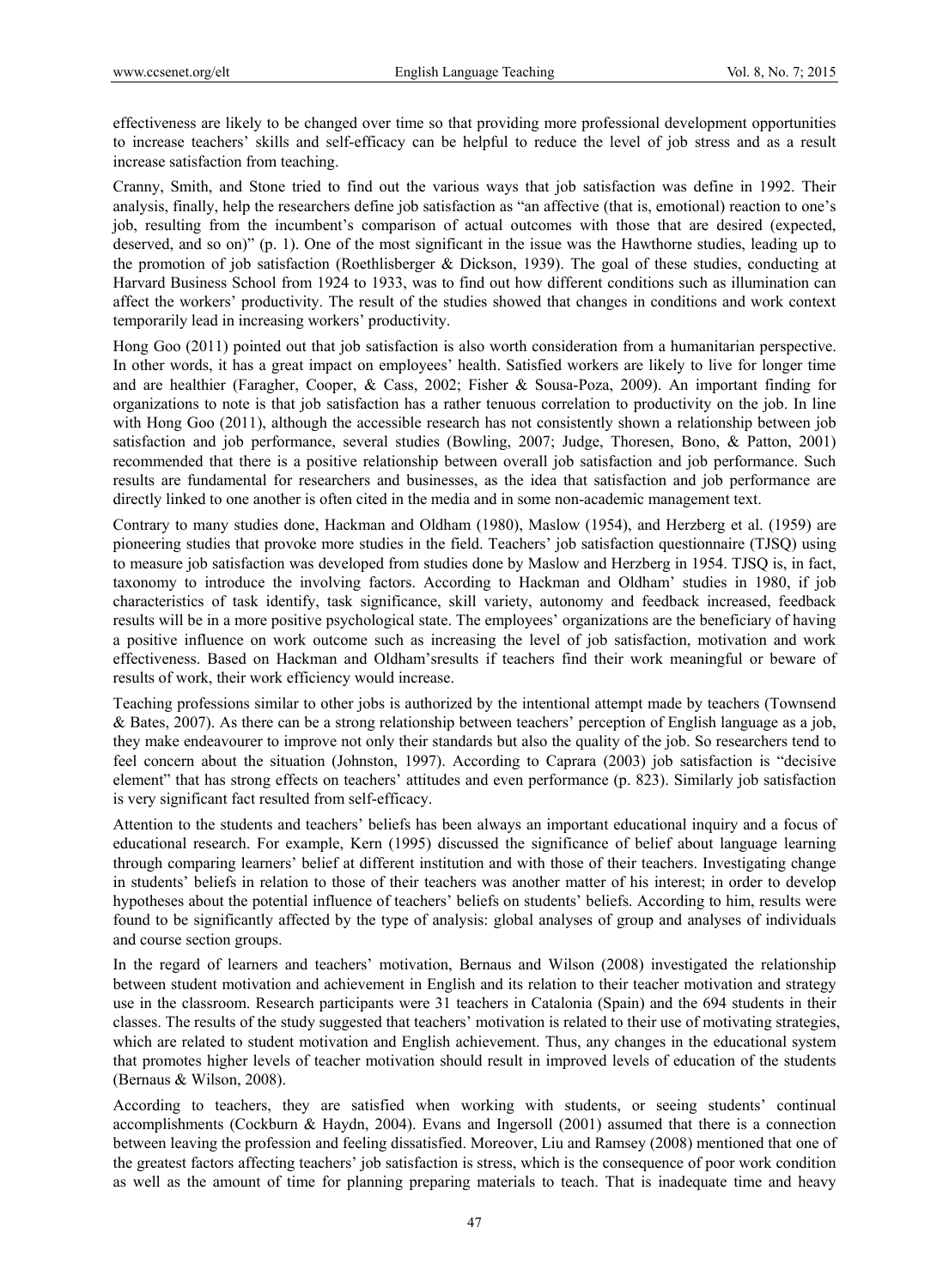teaching leads to reduce the level of job satisfaction. Considering the key role of teachers in deciding on standards at schools and providing children with necessities through which they can be successful. We need to know more about the most important methods that teachers use to assist their learners' academic goals.

In the regard of teacher-student relationships Veldman (2005) studied a development of teacher-student relationships and teachers' job satisfaction throughout the careers of four veteran teachers who retained high job satisfaction. Teachers' job satisfaction appeared positively related to the self-reported quality of the teacher-student relationships. Positive retrospective teacher perceptions did not always coincide with positive student perceptions. The researchers found that teachers might have positive job satisfaction despite, in the eyes of the students, a poor teacher-student relationship. In Iran like other countries, many studies considering the importance of Iranian learners' beliefs and motivation and their behavior (Papi & Abollahzadeh, 2012), and teachers' job satisfaction (Nojani, Arjmandnia, Afrooz, & Rajabi, 2012; Zainalipour, Sheikhi, & Mirkamali, 2010) have been done. Still conducting researches regarding teachers' job satisfaction and its relation with other key factors such as students' beliefs and motivation is essential.

Considering the importance of the learners' and teachers' belief systems to our understanding of language learning/teaching as well as job satisfaction and productivity on the job, the study aims to find this possible relationship between teachers' job satisfaction and their attitudes towards students' beliefs and motivation. More precisely the study tried:

- To investigate the probable relationship between EFL teachers' job satisfaction, and their attitudes towards students' beliefs,
- To explore the probable relationship between EFL teachers' job satisfaction and their attitudes towards students' motivation,
- To examine the teachers' perceptions of their overall job satisfaction.

So the study seeks answers to the following questions:

1) Is there a significant relationship between teachers' job satisfaction and their attitudes towards students' beliefs about learning English?

2) Is there asignificantrelationship between teachers' job satisfaction and their attitudes towards students' motivation in learning English?

3) How do English teachers perceive the overall level of their job satisfaction?

## **3. Method**

## *3.1 Participants*

Participants of the study were English teachers who had their BA, MA, or PhD degree; teaching in Iranian language institutes in Isfahan. The participants were both female and male teachers (81female, 128male) who had various years of experience (from a year to 10years and above). They were selected from at least seven language institutes; as in the study, gender was not considered a determining factor in choosing the participants.

#### *3.2 Instruments*

In the study, both questionnaires and interviews were utilized to collect the required data. Questionnaire was used to gain quantitative data and interviews were used to help the researcher obtain the qualitative data needed for the study to expand the detail learned from the quantitative section.

## 3.2.1 Teachers' Questionnaire

The purpose of this questionnaire was to investigate the probable relationship between EFL teachers' job satisfaction, and their attitudes towards students' beliefs, and motivation. It consisted of two parts to provide the researcher with an overall teachers' job satisfaction and their students' beliefs and motivation for learning English as a foreign language. The teacher's questionnaire was developed in Englishand by the researchers. It was piloted on 60 English teachers and Cronbach's alpha coefficient was calculated. The Cronbach's alpha value for all the variables exceeded the minimum required value of 0.7 and hence, the scale of variables is highly reliable.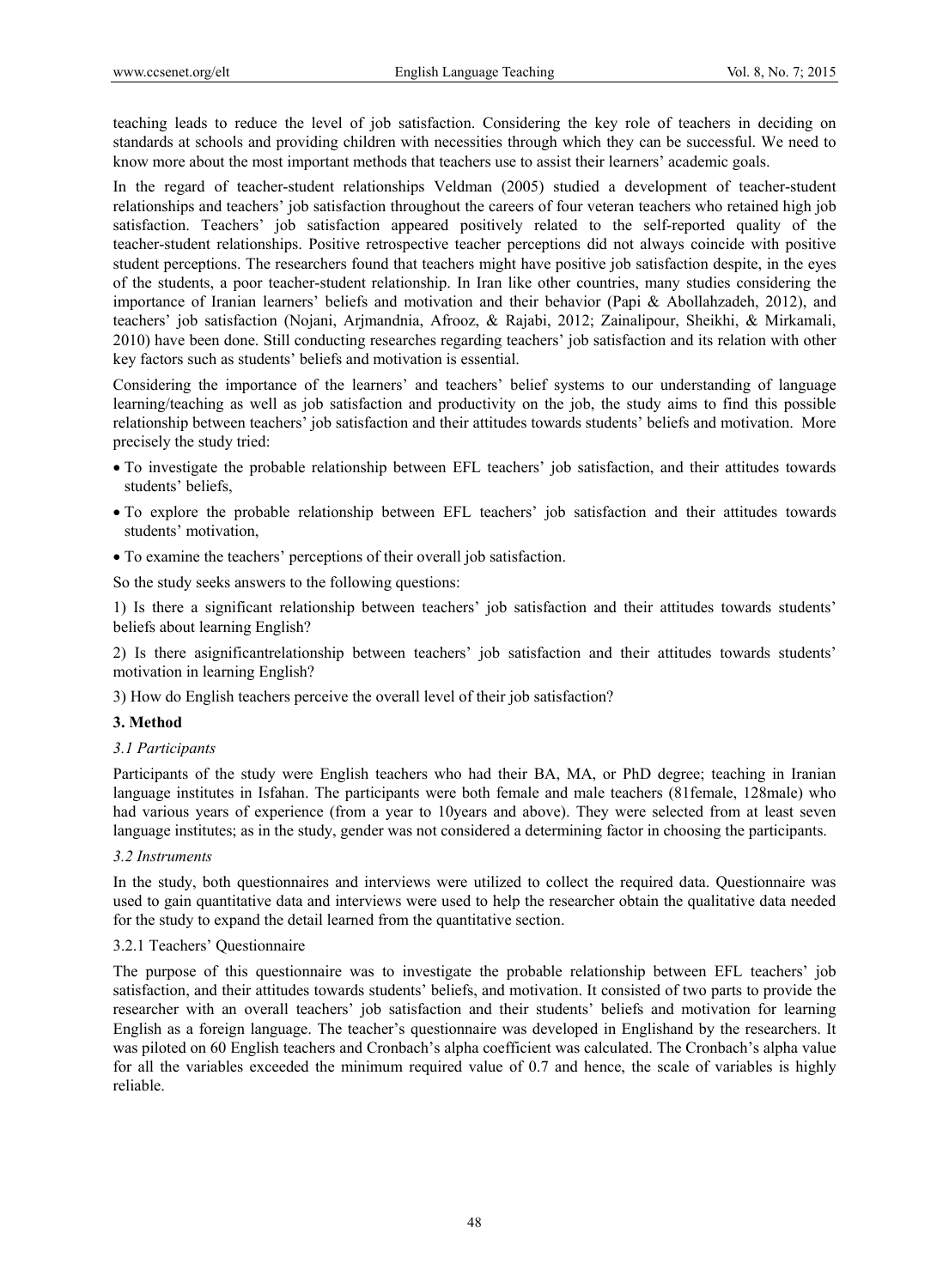| Variables        | No. of items | Mean | Cronbach's Alpha |
|------------------|--------------|------|------------------|
| <b>Beliefs</b>   | 15           | 3.56 | 0.860            |
| Motivation       | 15           | 3.57 | 0.889            |
| Job Satisfaction | 15           | 3.57 | 0.821            |

## Table 1. The results of the reliability test

As shown in Table 1, the Cronbach's alpha value for all the variables exceeded the minimum required value of 0.7 and hence, the scale of variables is highly reliable.

#### 3.2.2 Interview

The second tool for gathering information was interview protocol. Interview, the qualitative portion in this study, is used to gain further or supplemental information that the quantitative method, that is questionnaire, cannot disclosed. While teachers' questionnaire gave a general understanding as to investigate the relationship between EFL teachers' job satisfaction and their attitudes towards students' beliefs and motivation, teachers' interviews provided information that is more detailed. The purpose of the interview questions was to probe more deeply Iranian English teachers' perceptions of their overall job satisfaction.

#### *3.3 Procedure*

Three hundred and fortyquestionnaires were distributed among the English teachers, teaching in different English language institutes in Isfahan. Since it was a part of the institutes' condition to allow the researchers collect data, the details of the institutes are kept anonymous in all reports generated from the data. After 20 days, 233 questionnaires were collected; however, 24 questionnaires were discarded from the analysis process due to the major data-missing problem and only 209 questionnaires were considered for data entry and data analysis procedures. All English teachers who had already participated in the survey were invited for the interview; however, only six males and three females were willing to be interviewed. All performed interviews were recorded and transcribed so that the risk of missing the interviewees' comments wasreduced. Finally, the transcribed interviews were organized, coded and analyzed.

#### **4. Results**

The data was tabulated and calculations were made through SPSS, version 19 and AMOS. The analysis of qualitative part of the study, which involved personal interviews with teachers, started after collecting the qualitative data because the collected information were fresh in the researcher's mind. The recordings were transcribed and the observation notes were rewritten as an opportunity for analysis.

# *4.1 Data Analysis (Quantitative Part)*

The first part consisted of four items of teacher personal characteristics related to demographic information including gender, age, academic qualifications, and years of teaching experience. As shown in Table 2, the majority of the respondents were male constituting 61.2 percent of the samples.

| Gender | Frequency | Percent |  |
|--------|-----------|---------|--|
| Female | 81        | 38.8    |  |
| Male   | 128       | 612     |  |

Table 2. Respondents' gender profiles

Table 3 also illustrates the participants' educational level. As shown, most of the respondents had graduated masters degree ( $N = 115, 55\%$ ), followed by bachelors' degree holders ( $N = 66, 31.6\%$ ) and only 13.4 percent had PhD.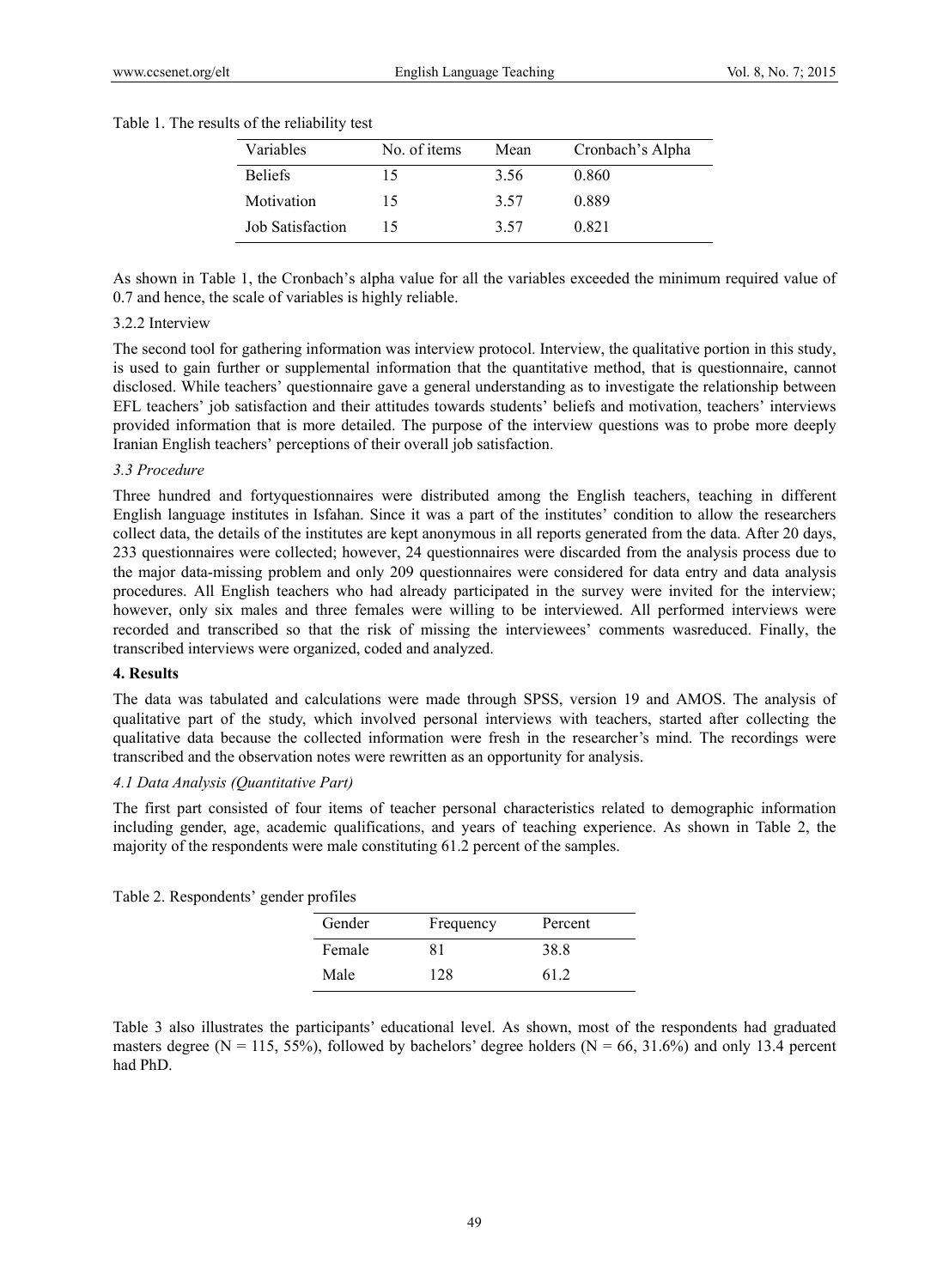Table 3. Respondents' education level

| Education        | Frequency | Percent |
|------------------|-----------|---------|
| <b>Bachelors</b> | 66        | 31.6    |
| <b>Masters</b>   | 115       | 55.00   |
| PhD              | 28        | 13.4    |

According to Table 4, most of the participants had 1-3 years of work experience ( $N = 178$ , 85.2%), followed by those having 7-9 years of experience in teaching English ( $N = 14, 6.7%$ ). The least number of teaching experience were those who had more than 10 years of experience  $(N = 4, 1.9\%)$ .

Table 4. Respondents' years of work experience

| Experience         | Frequency | Percent |
|--------------------|-----------|---------|
| $1-3$ years        | 178       | 85.2    |
| 4-6 years          | 13        | 62      |
| 7-9 years          | 14        | 6.7     |
| 10 years and above |           | 19      |

As shown in Table 5, most of the respondents had university education in English major ( $N = 69$ , 58.5%).

|  | Table 5. Respondents' major |  |
|--|-----------------------------|--|
|  |                             |  |

|              | Frequency | Percent | Mean |
|--------------|-----------|---------|------|
| English      | 69        | 58.5    | 1.58 |
| Other Majors | 49        | 41.5    |      |

#### 4.1.1 Data Missing and Normality

After the demographic analysis, data missing check was conducted to make sure that the data set is complete. Eighteen questionnaires were found to partially have missing data, each with 1-2 items. Since the missing data portion is below 10%, replacement method was done and an average of the next and before question items was calculated and replaced in the missing data. This approach is consistent with Hair et al. (2010). Furthermore, items 34,37,40,44 were designed in such a way to have reverse answers with other similar items. Before the analysis is started, respondents' answers for these questions were coded reversely, as outlined by Hair et al. (2010).

|                               | <b>Beliefs</b> | Motivation | <b>Job Satisfaction</b> |
|-------------------------------|----------------|------------|-------------------------|
| <b>Skewness</b>               | $-0.54$        | $-0.49$    | $-0.50$                 |
| <b>Std. Error of Skewness</b> | 0.22           | 0.22       | 0.22                    |
| z-value                       | $-2.44$        | $-2.21$    | $-2.26$                 |
| Kurtosis                      | 0.24           | 0.87       | 0.32                    |
| <b>Std.</b> Error of Kurtosis | 0.44           | 0.44       | 0.44                    |
| z-value                       | 0.54           | 197        | 0.73                    |

In the next step, the assumption of normal distribution was examined. Table 6 shows the results of the normal distribution test. As shown, the z-value results for the skweness and kurtosis are in the range of -2.56 and +2.56,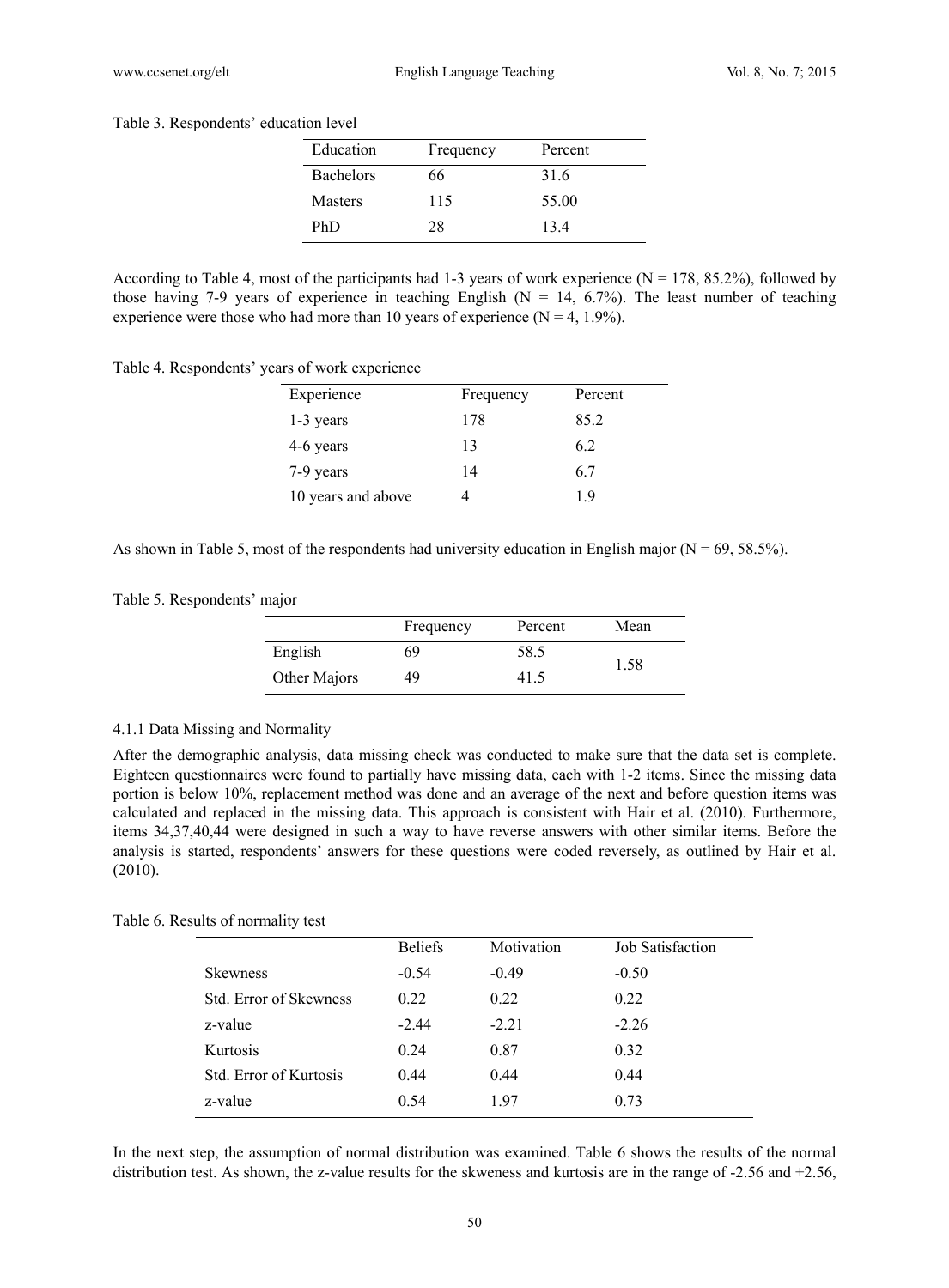as outlined by Hair et al. (2010). This implies that the distribution is normal and there is no violation if normal distribution for this data set.

# 4.1.2 Reliability and Validity Tests

As mentioned, before the data is collected, the developed questionnaire was given to two academicians for their comments and opinions and the amendments were done based on their suggestions and comments. This ensures the content and face validity of the scale. After that, a reliability test was utilized, using Cronbach's alpha technique.

Table 7. The results of the reliability test

| Variables               | No. of items | Mean | Cronbach's Alpha |
|-------------------------|--------------|------|------------------|
| <b>Beliefs</b>          | 15           | 3.56 | 0.860            |
| Motivation              | 15           | 3.57 | 0.889            |
| <b>Job Satisfaction</b> | 15           | 3.57 | 0.821            |

As shown in Table 7, the Cronbach's alpha value for all the variables exceeded the minimum required value of 0.7 and hence, the scale of variables is highly reliable.

# 4.1.3 Validation Procedure

To examine the convergent and discriminant validity of the questionnaire, the confirmatory factor analysis (CFA) technique was applied and the parameters were estimated using the maximum likelihood estimation (MLE) technique using AMOS 5. Before testing the validity, the model goodness-of-fit was examined using different model fit indices proposed by Liu, Marchewka, Lu, and Yu (2004). These measures are the ratio of Chi-square  $(\chi^2)$  to degrees of freedom (d.f.), adjusted goodness of fit (AGFI), non-normalized fit index (NNFI), root mean square error of approximation (RMSEA), comparative fit index (CFI) and root mean square residual (RMSR). During this process, the items 7, 11 to 19, 28 to 33, and 39- 45 were omitted due to low factor loading values (below 0.6). The results of measurement model fitness- after the omission of the items with low loadings- are summarized in Table 8.

Table 8. Fit indices for measurement model

| <b>Fit Indices</b>  | Result value |
|---------------------|--------------|
| $\chi$ <sup>2</sup> | 401.21       |
| d.f.                | 206          |
| P                   | 0.000        |
| $\chi$ 2/d.f.       | 1.948        |
| <b>NNFI</b>         | 0.921        |
| CFI                 | 0.930        |
| <b>RMSEA</b>        | 0.067        |
| <b>RMSR</b>         | 0.051        |
| AGFI                | 0.805        |

As shown in Table 9, all the result values meet the recommended value. Having found a good model fit, the validity of the scale can be assessed.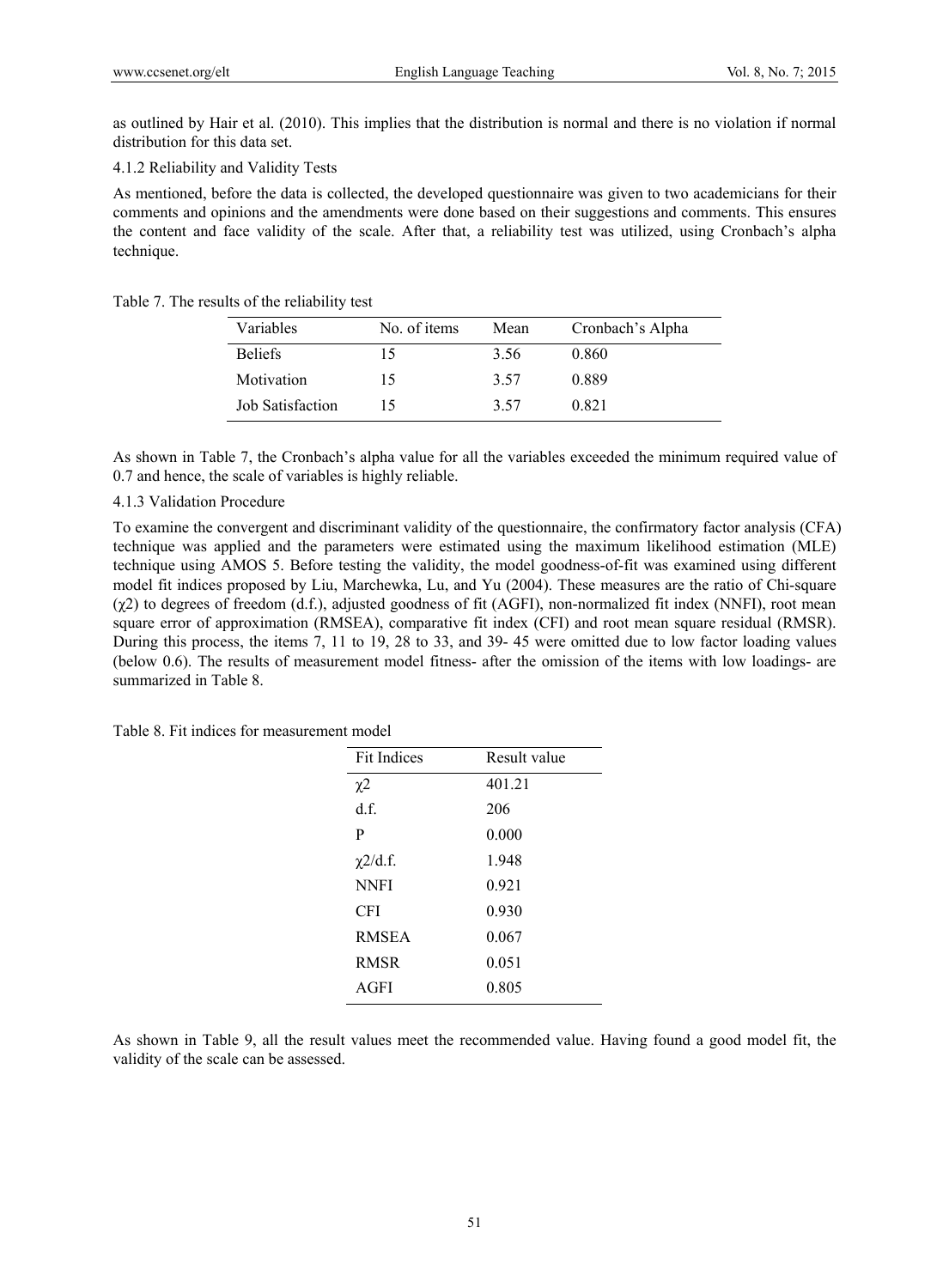| Question Items  | Corresponding variable | Loadings |
|-----------------|------------------------|----------|
| Q1              | <b>Belief</b>          | 0.764    |
| Q2              | <b>Belief</b>          | 0.68     |
| Q <sub>3</sub>  | <b>Belief</b>          | 0.834    |
| Q4              | <b>Belief</b>          | 0.809    |
| Q <sub>5</sub>  | <b>Belief</b>          | 0.763    |
| Q <sub>6</sub>  | <b>Belief</b>          | 0.797    |
| Q8              | <b>Belief</b>          | 0.736    |
| Q9              | <b>Belief</b>          | 0.763    |
| Q10             | <b>Belief</b>          | 0.703    |
| Q20             | Motivation             | 0.727    |
| Q21             | Motivation             | 0.708    |
| Q22             | Motivation             | 0.716    |
| Q23             | Motivation             | 0.819    |
| Q24             | Motivation             | 0.825    |
| Q25             | Motivation             | 0.825    |
| Q26             | Motivation             | 0.749    |
| Q27             | Motivation             | 0.729    |
| $Q$ 34          | Satisfaction           | 0.699    |
| Q <sub>35</sub> | Satisfaction           | 0.781    |
| Q <sub>36</sub> | Satisfaction           | 0.817    |
| Q37             | Satisfaction           | 0.727    |
| Q38             | Satisfaction           | 0.709    |

|  |  | Table 9. The loadings of the items |  |  |
|--|--|------------------------------------|--|--|
|--|--|------------------------------------|--|--|

As shown in Table 9, the loading values of items on their corresponding variables were found significant (t-values > 1.96). Furthermore, as illustrated in Table 10, composite reliability (CR) and average variance extracted (AVE) values for all the variables were found to be sufficiently high. Therefore, the convergent validity of the scale was ensured. As shown in Table 10, it was also found that the AVE values of each variable are higher than the square correlation values of the variables.

| Table 10. The CR and AVE values |  |  |  |
|---------------------------------|--|--|--|
|---------------------------------|--|--|--|

| Variables      | CR.  | <b>AVE</b> | <b>Square Correlations</b> |            |              |
|----------------|------|------------|----------------------------|------------|--------------|
|                |      |            | <b>Beliefs</b>             | Motivation | Satisfaction |
| <b>Beliefs</b> | 0.92 | 0.58       |                            |            |              |
| Motivation     | 0.91 | 0.58       | 0.29                       |            |              |
| Satisfaction   | 0.80 | 0.51       | 0.13                       | 0.11       |              |

Considering the above results, it can be concluded that the scale has sufficient validity. The results of the confirmatory factor analysis have been shown in Figure 1.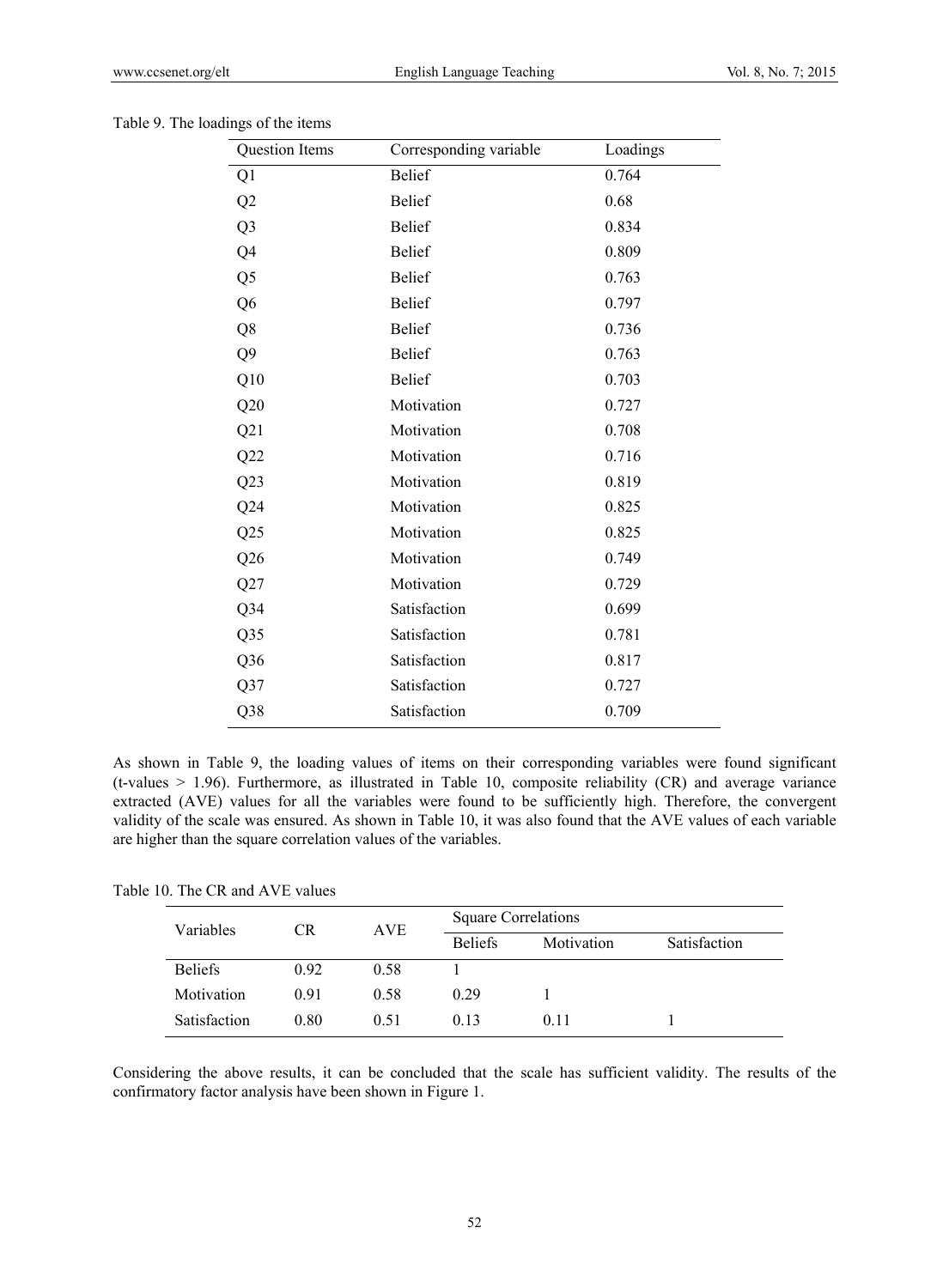



Figure 1. Results of the confirmatory factor analysis

# 4.1.4 Testing the Hypotheses

Since there are two dependent variables in the model and this research aimed to examine the impact of satisfaction on both dependent variables simultaneously, structural equation modeling (SEM) technique, using AMOS 5 was utilized. First, the goodness of fit for the structural model was tested and as shown in Table 11, the results meet the minimum required values. This indicates that the structural model has a good fit.

| Table 11. Structural model fitness results |  |  |
|--------------------------------------------|--|--|
|                                            |  |  |

| <b>Fit Indices</b> | Result value |
|--------------------|--------------|
| χ2                 | 319.188      |
| d.f.               | 199          |
| P                  | 0.000        |
| $\chi$ 2/d.f.      | 1.604        |
| <b>NNFI</b>        | 0.950        |
| CFI                | 0.957        |
| <b>RMSEA</b>       | 0.054        |
| AGFI               | 0.853        |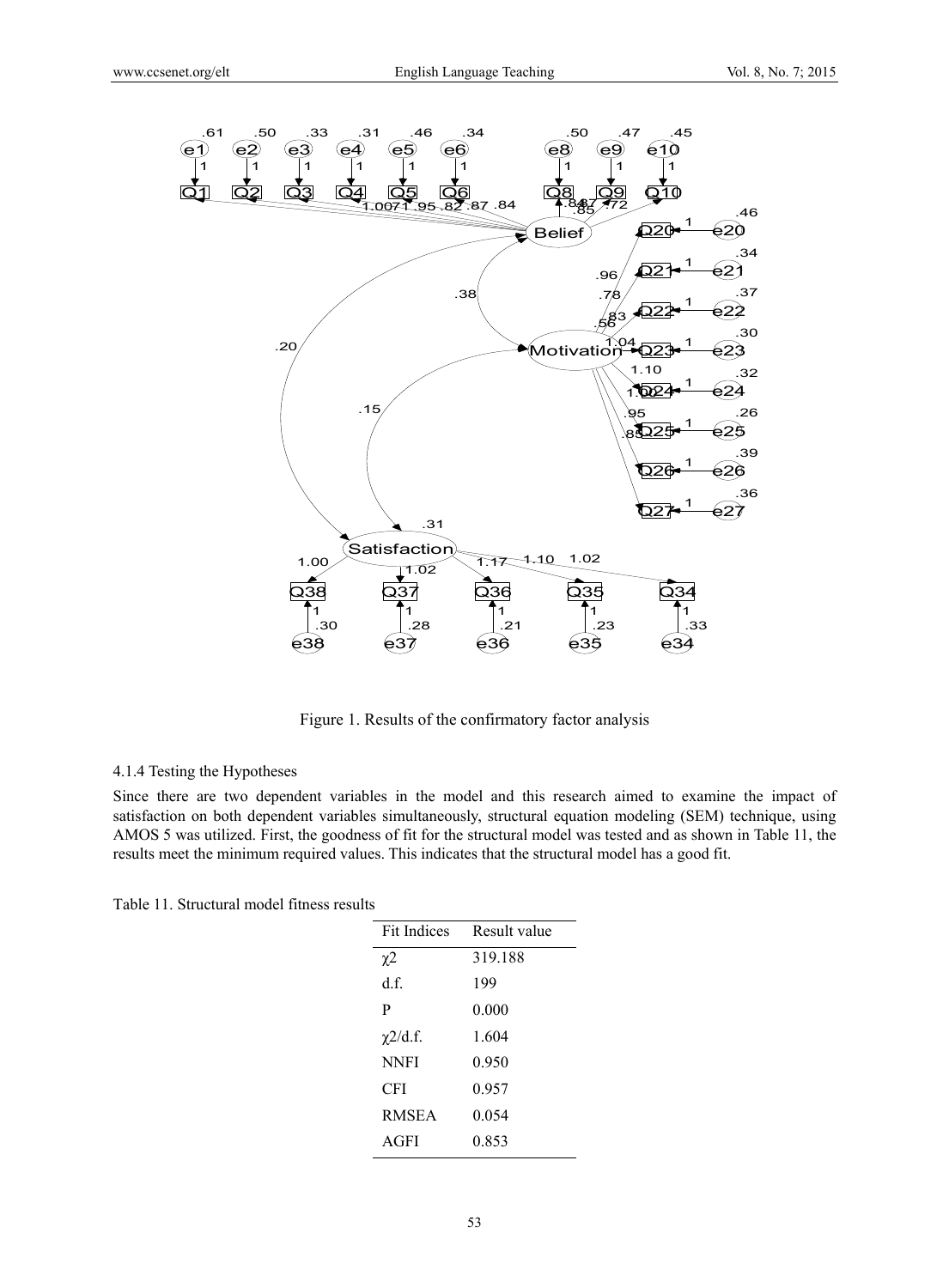The results of the SEM showed that there are empirically positive significant relationships (t > 2.56, P < 0.001) between teachers' job satisfaction and their students' motivation and beliefs. Therefore, both the hypotheses of this research rejected. The t-values and p-values of the relationships have been shown in Table 12. Moreover, the results of testing the hypotheses are shown in Figure 2.

|  |  | Table 12. T-Values and P-Values |
|--|--|---------------------------------|
|--|--|---------------------------------|

| Dependent variables | Independent variable | t-values | P-values |
|---------------------|----------------------|----------|----------|
| <b>Belief</b>       | Satisfaction         | 5 102    | 0.001    |
| Motivation          | Satisfaction         | 4 8 4 9  | 0.001    |



Figure 2. Results of the hypotheses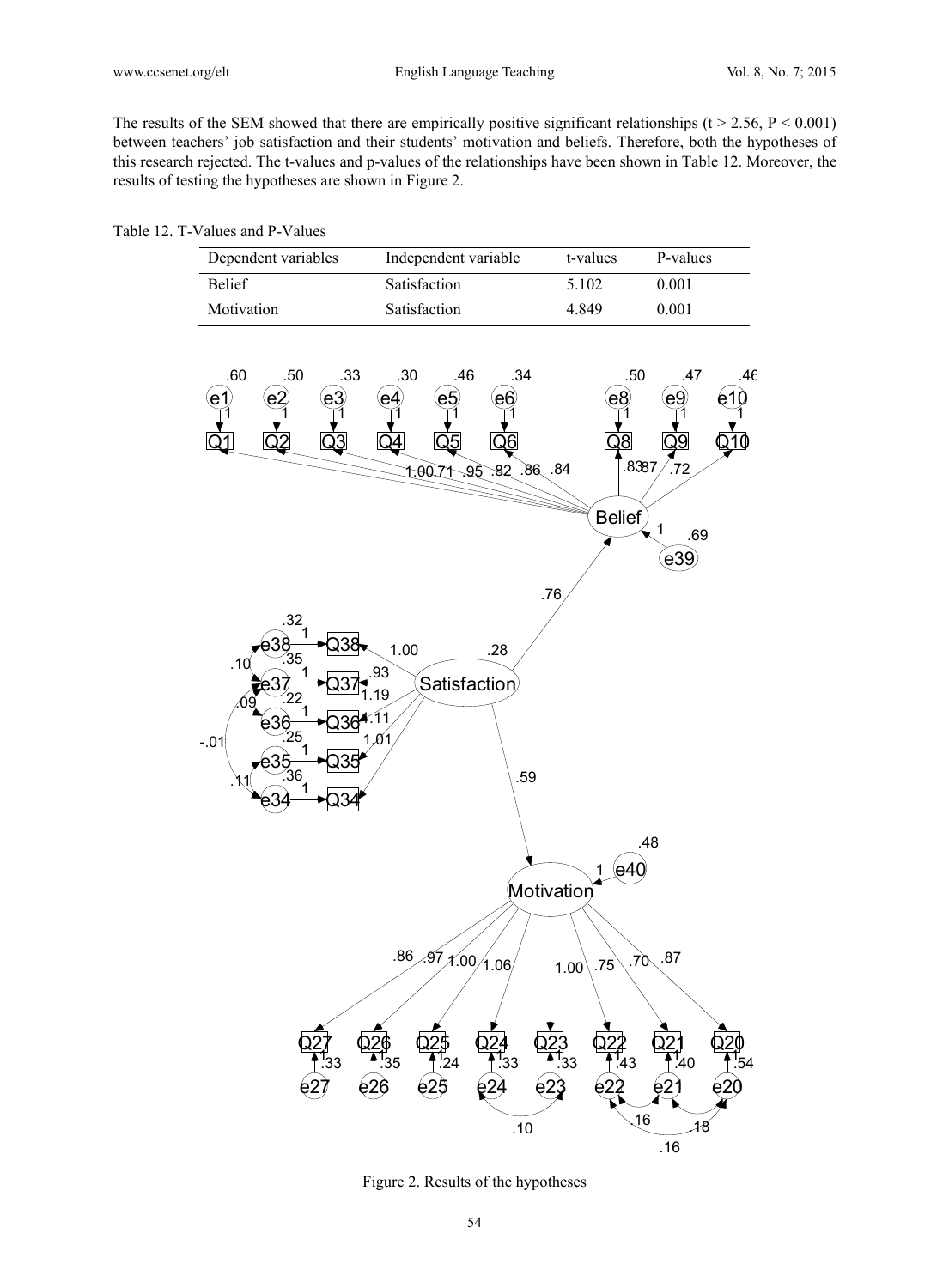# *4.2 Interviews Results (Qualitative Part)*

This part reports the results obtained from the interviews with teachers teaching in language institutes in Isfahan. Teachers were supposed to answer was their overall level of satisfaction with their job as a teacher. Responses for the job satisfaction factor of responsibility, students' direction of motivation were almost similar and lengthy. The teachers felt very strongly on the questions and were quick to explain their thoughts and feelings. It is worth mentioning that all the information gathered in this part were presented in an unbiased and complete manner.

RQ3) How do teachersperceive the overall level of their job satisfaction?

As the required data for thisquestion were gathered only through interview, teachers were supposed to answer three questions when the interview was made. When the question on motivation to choose to be a teacher was posed, they all answered very similar. The most important reasons for them were their interest in teaching, learning English, their ability to teach, opportunity for getting familiar with new people from different parts of society, and having a job. For example, Maziar started to teach what he learnt from a native speaker and tried to put what he knew into practice. However, the first important reason he mentioned was that he loved teaching and he really enjoyed doing that. However, the only reason that Shohreh brought was that she was interested in teaching but not English, which little by little get interested in English. Or Nooshin who pretended to be a teacher in front of the mirror when she was a child. Kiyan even would like to transfer his enthusiasm for teaching to his students.

In answer to the question about the level of job satisfaction, putting their experience aside, the teachers claimed that the level of job satisfaction is high, although they are not satisfied with financial matters. Among all the interviewed teachers, only Shohreh and Mehrdad brought different factors up that in their opinion affect the level of job satisfaction which are payment and atmosphere in workplace. In line with Shohreh, Mehrdad talked about status in the society and students judgments. In line with students' judgments, he said that students judge according to their expectation; they do not know the methodology and he believed that thelanguage institutes support students because the institutes want to make money. Nevertheless, he was satisfied with his job because his co-workers in the language institute were important to him.

When they asked for discussing their perceptions of their colleagues'level of job satisfaction, interestingly all of them assumed that their colleges are not satisfied with job. Asking for giving percentage, they give a high percentage such as 70% of their colleagues. Maziar stated that while he is not sure about all of them, most of his colleagues are just trying to get along with it. Shoherh also mentioned that they have some raises in their payments each year although they are not satisfied. Generally, regarding job satisfaction the intervieweeswere not satisfied at all. However, on the subject of helping other people with their needs, making them happy, making them grow, the teachers were all satisfied.

## **5. Discussion**

Consistent with claims supporting the assumption that teachers need encouragement and motivation as well as students to do their job properly, the results of this study showed that behavior of learners which derived from their beliefs (Fishbein & Ajzen, 1975; Ajzen, 1988) can affectteachers motivation, just similar to feedback. Toshiko (2010) assumed that when teachers perceive their learners become skilled at what they are taught and feel satisfy with their [students] motivation level and growing in learning, they feel satisfied and motivated. The findings from this study further support Toshiko assumption. To be precise, teachers participated in the study defined a teacher a successful one if s/he can motivate his or her students or have their appreciation. One of teachers, Maziar, explicitly said that if his learners are like nagging all the time or if they are not satisfied, he could get or feel the bad feedback. And it can greatly depress him and on the other hand if he understands student are learning well; therefore, they feel satisfied with class and with what they are doing in the class. It will affect the teacher a lot and s/he will have a lot of satisfaction.

Kennedy (1996) hypothesizes that teachers' beliefs can form the way teachers behave. As Brown and McGannon (1998) suggested, it is important to help trainees reflect on their beliefs because learners come to class and bring their beliefs to a teacher education program that influence on what and how they learn (Richardson, 1996). Accordingly, in response to the questions concerning learners' beliefs, the satisfied teachers assumed that most of their learners consider English important especially at higher levels, because they have plain goal to learn. Such beliefs help them to do their best to teach material in the best way and use methods that make the material as interesting as possible. In addition to beliefs, generally, teachers participated in the interviews enlightened that they think their learners are enough motivated; although, it depends on their both level and goals to learn English. They clarified that getting confused is not because learners think that English is difficult, but it is on account of lack of knowledge or some psychological problems like shyness. They referred to three types of knowledge that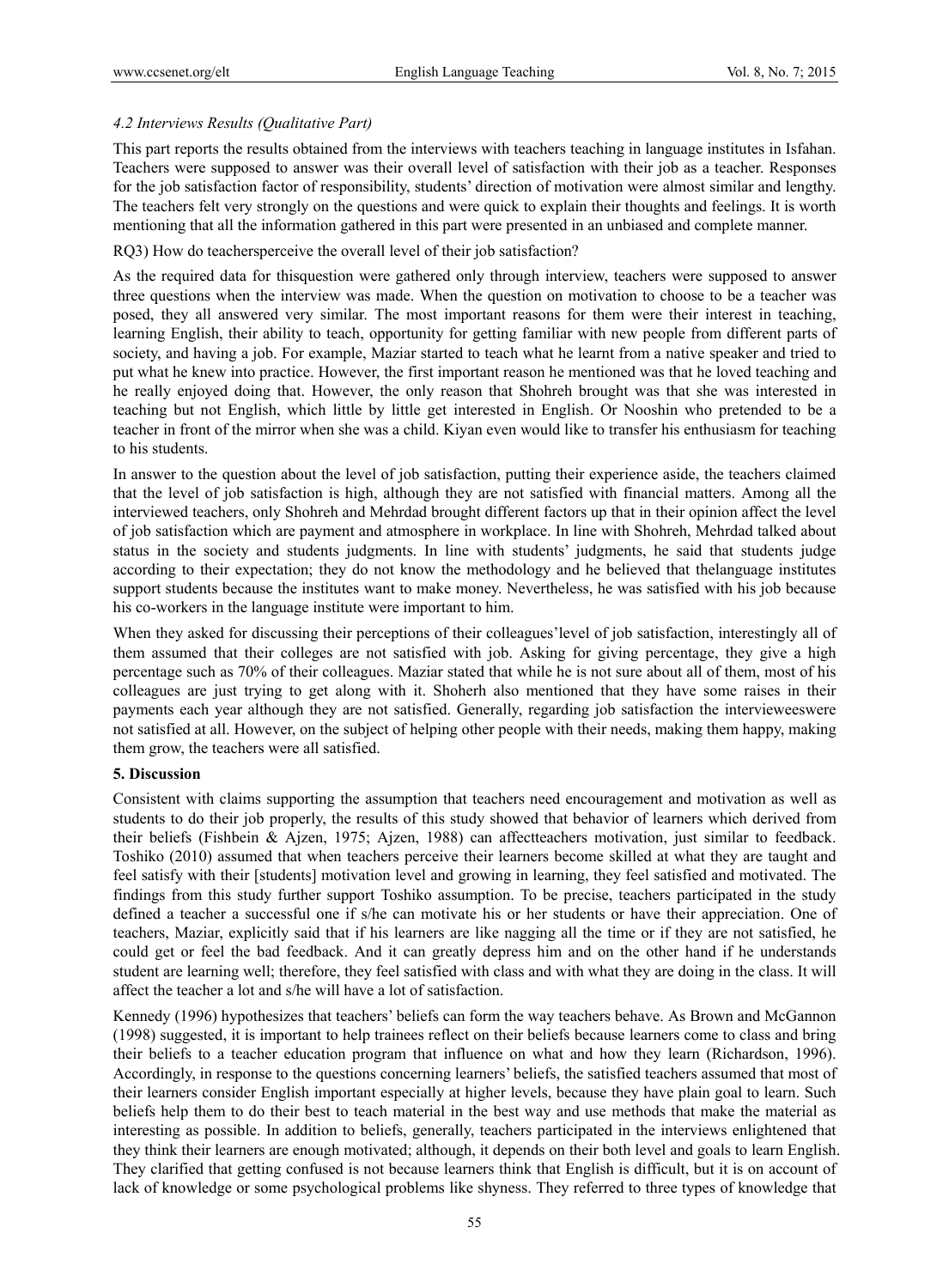a teacher should acquire; knowledge about general English, teaching methods, and knowledge how to make learners happy. Such attitudes, popular among them, resulted in behaving and teaching in a way that is best in their opinion. The result is in proportion to McGannon (1998) and Breen (1991) findings. In their studies, they illustrated that teachers had many beliefs about how foreign language are learned and that influenced their teaching. Also, Kennedy's (1996) hypothesis that beliefs can form the way teachers behaves.

Many studies have shown that work itself, teaching and being a teacher, could play a role as a satisfier, also daily tasks could be classify as a factor that increases job satisfaction as an intrinsic motivator (Fried & Ferris, 1986; Hackman & Oldham, 1980; Herzberg, 1959). Corresponding to these studies, results of the study showed that the level of job satisfaction is high because the most important reason for teachers is their interest in teaching, English, and their ability to teach.

In addition, the only reason that made teachers feel dissatisfied was the payment. Similar to this result, Coşkuner (2001) conducted a study in which one hundred teachers from nine institutes participated and confirmed the hypothesis that low salaries were the most important reason that makes teachers think about leaving their job.

With regard to teacher and student relationships, Veldman (2005) studied teacher-student relationships and teachers' job satisfaction throughout the careers of four veteran teachers. Findings verified that teachers' job satisfaction is positively related to the self-reported quality of the teacher-student relationships. In the same way, the interviewed teachers claimed that they are friend with their students and all of them mentioned the importance of such a relationship and its impact on their learners' motivation and beliefs.

Moreover, according to the results of interviews, teachers tend to transfer not only their knowledge but also their enthusiasm of being teachers to their students which is close to Nguni, Sleegers, and Denessen's (2006) finding. As stated by Nguniet al. satisfied teachers show a lot of excitement and interest about giving more energy and time to help student achieve their academic goals.

#### **6. Conclusion and Implications**

Several researchers have already investigated teachers' job satisfaction and its relationship with different elements similar to performance, or students' achievements (Bernaus & Wilson, 2008; Caprara, 2006; Corina & Valerica, 2012). However, one of the still uncharted areas in Iran is teachers' job satisfaction and their attitude toward students' beliefs and motivation. To gain better understanding of the nature of such a relationship, three research questions were posed and appropriate research methods were utilized to collect the needed data. The quantitative findings of the study clearly indicated that there are empirically positive significant relationships  $(t$ 2.56, P < 0.001) between teachers' job satisfaction and students' motivation and beliefs. Explicitly, it showed there is both positive and significant relationship between teachers' job satisfaction and their attitudes towards students' motivation. Equally, there is a positive significant relationship between teachers' job satisfaction and their attitudes towards their students' beliefs.

Furthermore, the findings of the interviews verified the results of the questionnaire. Teachers participated in the interviews enlightened that they think their learners are enough motivated while it depends on their both level and goals to learn English. They clarified that getting confused is not because learners think that English is difficult, but it is because of lack of knowledge or some psychological problems like shyness. Moreover, concerning job satisfaction the intervieweeswere not satisfied at all. However, on the subject of helping students with their needs, making them happy, making them grow, the teachers all feel satisfied. In addition, teachers mentioned that they are friend with their students and all of them mentioned the importance of such a relationship and its impact on their learners' motivation and beliefs.

In general, the findings of the study were in line with previous studies (Brown & McGannon, 1998; Kennedy, 1996; Toshiko, 2010; Veldman, 2005). Particularly, close to Nguni et al.'s (2006) finding, satisfied teachers showed a lot of excitement and interest about giving more energy and time to help student achieve their academic goal. The finding of this study could extents our knowledge about teachers' job satisfaction. In fact, findings of the study can be important and helpful for designing professional development programs in order to not only enhance skills and knowledge but also boost the confidence teachers at their career and as a result improve condition for learning English as a foreign language. Furthermore, it is important for educational institution to improve teachers' perception of their job through improving job environment and condition or payments and to manage language learning institutes or schools better than before

In conclusion, to bear in mind the importance of teachers' role in students achievements, teachers and authorities must become more familiar with their level of job satisfaction and its influence on their attitudes toward learners' motivation and beliefs. Although they do not have total control, teachers can affect their learners. So it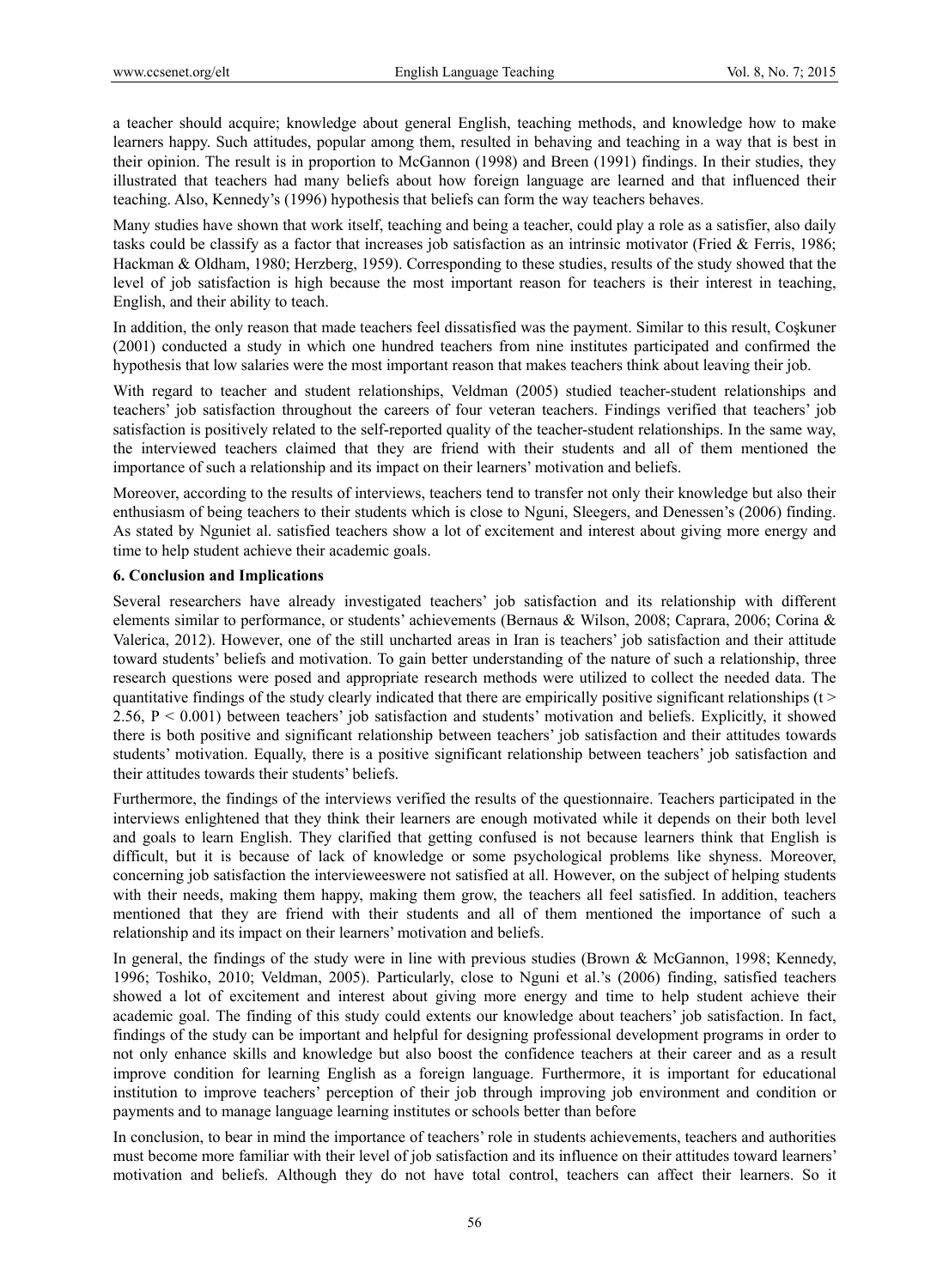seemsconducting more studies are needed to make the issue more clear.

#### **References**

- Ajzen, I. (1988). *Attitudes, personality, and behaviour*. Chicago: Dorsey Press.
- Alzaida, A. M. (2008). Secondary school head teachers' job satisfaction in Saudi Arabia: The results of a mixed methods approach. *Annual Review of Education, Communication, and Language Sciences*, *5*, 161-185.
- Aristovnik, A., & Jaklič, K. (2013). Job satisfaction of older workers as a factor of promoting labour market participation in the EU: The case of Slovenia. *Rev.soc.polit.*, *20*, 2123-2148. http://www.rsp.hr/ojs2/ index.php/rsp/article/viewFile/1126/1227
- Ashton, P. T., & Webb, R. B. (1986). *Making a difference: Teachers' sense of efficacy and student achievement*. New York: Longman.
- Beijaard, D., Verloop, N., & Vermunt, J. D. (1999). Teachers' perceptions of professional identity: An exploratory study from a personal knowledge perspective. *Teaching and Teacher Education*, *16*, 749-764.
- Benson, S. G., & Dundis, S. P. (2003). Understanding and motivating health care employees: Integrating Maslow's hierarchy of needs, training and technology. *Journal of Nursing Management*, *11*, 315-320.
- Bernuus, M., Wilson, A., & Gardner, R. C. (2009). Teachers' motivation, classroom strategy use, students' motivation and second language achievement. *AmlainnugeulaVruemz*, *12*, 25-36.
- Bishay, A. (1996). Teacher Motivation and Job Satisfaction: A Study Employing the Experience Sampling Method. *Journal of Undergraduate Sciences*, *3*, 147-154.
- Burke, R. J., Greenglass, E. R., & Schwarzer, R. (1996). Predicting teacher burnout over time: Effects of work stress, social support, and self-doubts on burnout and its consequence. *Anxiety, Stress, and Coping*, *9*(3), 261-275.
- Byrne, B. M. (1994). Burnout: Testing for the validity, replication, and invariance of causal structure across elementary, intermediate, and secondary teachers. *American Educational Research Journal*, *31*(3), 645-673.
- Chang, M. (2009). An appraisal perspective of teacher burnout: Examining the emotional work of teachers. *Educational Psychology Review*, *21*(3), 193-218.
- Cockburn, A. D., & Haydn, T. (2004). *Recruiting and retaining teachers: Understanding why teachers teach*. London, England: RoutledgeFalmer.
- Corina, C. C., & Valerica, A. (2012). Teachers' perceptions and attitudes towards professional activity. *Procedia -Social and Behavioral Sciences*, *51*, 167-171.
- Coşkuner, M. (2001). *Turkish Provincial State University Teachers' Perceptions of English Language Teaching as a Career* (Master's thesis). Retrieved from http://www.thesis.bilkent.edu.tr/0001847.pdf
- Cranny, C. J., Smith, P. C., & Stone, E. F. (1992). *Job satisfaction: How people feel about their jobs and how it affects their performance*. New York, NY: Lexington Press.
- Csíkszentmihályi, M. (1997). Intrinsic motivation and effective teaching: A flow analysis. In J. L. Bess (Ed.), *Teaching well and liking it: Motivating faculty to teach effectively* (pp. 72-98). Johns Hopkins University Press: Baltimore.
- Currall, S. C., Towler, A. J., Judge, T., & Kohn, L. (2005). Pay satisfaction and organizational outcomes. *Personnel Psychology*, *58*, 613-640.
- Davis, J., & Wilson, S. M. (2000). Principals' effort to empower teachers: Effects on teacher motivation and job satisfaction and stress. *The Clearing House*, *73*(6), 349-353.
- Deci, E. L., & Ryan, R. M. (1985). *Intrinsic motivation and self-determination in human behaviour*. New York: Plenum.
- Dornyei, Z. (1994). Motivation and Motivating in the Foreign Language Classroom. *The Modern Language Journal*, *78*, 273-284.
- Dornyei, Z. (2001a). *Motivational Strategies in the Language Classroom*. Cambridge: Cambridge University Press.
- Dörnyei, Z. (2009). Individual differences: Interplay of learner characteristics and learning environment. *Language Learning*, *59*, 230-248.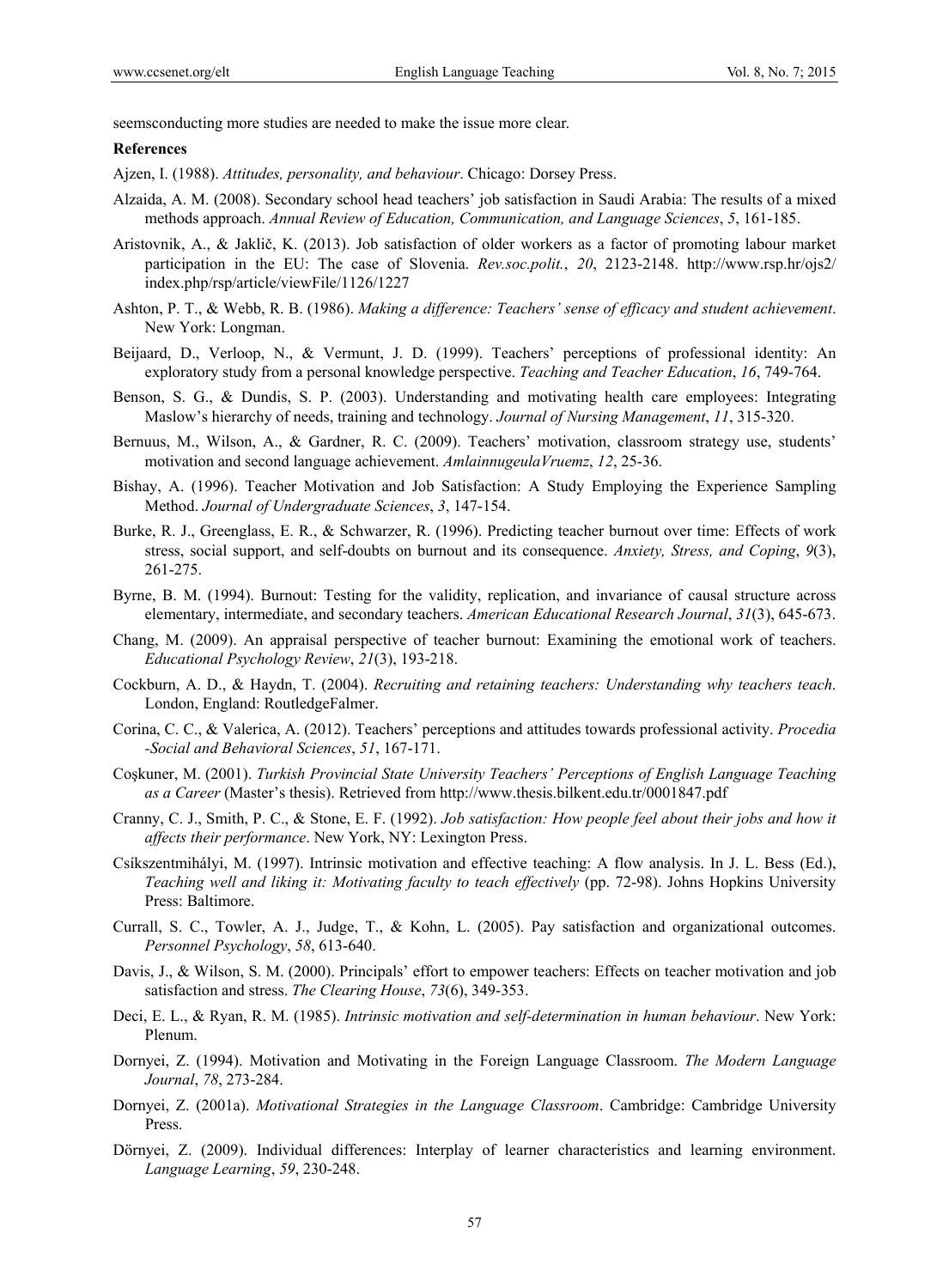- Dörynei, Z. (2001b). *Teaching and researching motivation*. Essex, England: Pearson Education Limited. Edward Arnold, London.
- Doyle, T., & Kim, M. Y. (1999). Teacher motivation and satisfaction in the United States and Korea. *MEXTESOL Journal*, *23*(2), 35-48.
- Drake, C. (2002). Experience counts: Career stage and teachers' responses to mathematics education reform. *Educational Policy*, *16*, 311-337.
- Eggen, P., & Kauchak, D. (2002). *Strategies for teachers: Teaching content and thinking skills* (4th ed.). Needham Heights: M.A. 15.
- Evans, L. (2001). Delving deeper into morale, job satisfaction, and motivationamongeducation professionals. *Educational Management and Administration*, *29*, 291-306.
- Fenfang, L. (2010). Relationship between EFL Learners' Belief and Learning Strategy Use by English Majors in Vocational Colleges. *Journal of Language Teaching and Research*, *1*(6), 858-866. http://dx.doi.org/10.4304/jltr.1.6.858-866
- Fishbein, M., & Ajzen, I. (1975). *Belief, attitude, intention, and behaviour: An introduction to theory and research*. Reading, MA: Addison-Wesley.
- Fried, Y., & Ferris, G. (1986). The validity of the job characteristics model: A review and meta-analysis. *Personnel Psychology*, *40*(2), 287-322.
- Friedman, I. A. (1995). Student behavior patterns contributing to teacher burnout. *Journal of Educational Research*, *88*(5), 281-289.
- Gardner, R. (1985). *Social Psychology and Second Language Learning: The Role of Attitude*.
- Gardner, R., & Lambert, W. (1959). Motivational variables in second language acquisition. *Canadian Journal of Psychology*, *13*, 266-272.
- Gardner, R., Masgoret, A.-M., Tennant, J., & Mihic, L. (2004). Integrative motivation: Changes during a year-long intermediate-level language course. *Language Learning*, *54*(1), 1-34.
- Garner, H. (1995). *Teamwork models and experience in education*. Needham Heights, MA: Allyn and Bacon.
- Gay, L. R., Mills, G. E., & Airasian, P. (2006). *Educational research: Competencies for analysis and applications* (8th ed.). Upper Saddle River, NJ: Merrill.
- Goodlad, J. (1990). *Teacher for our nation's schools*. San Francisco, CA: Jossey-Bass.
- Gritzmacher, J. B., & Smith, B. P. (1998). Job Satisfaction of Family and Consumer Sciences Teacher: Implication for Teacher Shortage, Teacher Education and In-Service Education. *Journal of Family and Consumer Sciences Education*, *16*(2), 85. Retrieved from http://www.natefacs.org/Pages/v16no2/16-2-85% 20Smith.pdf
- Griva, E., Panitsidou, E., & Chostelidou, D. (2012). Identifying factors of job motivation and satisfaction of foreign language teachers: research project design. *Procedia-Social and Behavioral Sciences*, *46*, 543-547.
- Hackman, J. R., & Oldham, G. R. (1980). *Work redesign*. Reading, MA: Addison-Wesley.
- Heidari-Soureshjani, K. S., & Naseri, N. (2011). The Interrelationship of Instrumental, Integrative, Intrinsic, and Extrinsic Motivations and the Lexical-oriented Knowledge among Persian EFL Language Learners. *Theory and Practice in Language Studies*, *1*(6), 662-670*.* http://dx.doi.org/10.4304/tpls.1.6.662-670
- Herrick, H. S. (1973). *The Relationship of Organizational structure to Teacher Motivation in Multiunit and Non-Multiunit Elementary Schools*. ERIC\_NO: 101442(available through Intralibrary loan only).
- Herzberg, F. A., Mausner, B., & Sherwitz, L. (1959). *The Motivation to Work*. NewYork: John Wiley & Sons Inc.
- Hong Goo, K. (2011). *Job Satisfaction among Korean Academics: A Critical Investigation* (Doctoral dissertation, University of Nottingham.). Retrieved from http://eprints.nottingham.ac.uk/id/eprint/12976
- Hong, K. (2006). *Beliefs about Language Learning and Language Learning Strategy Use in an EFL Context: A Comparison Study of Monolingual Korean and Bilingual Korean-Chinese University Students* (Doctoral dissertation, Denton, Texas. UNT Digital Library). Retrieved from http://www.natefacs.org/Pages/v16no2/ 16-2-85%20Smith.pdf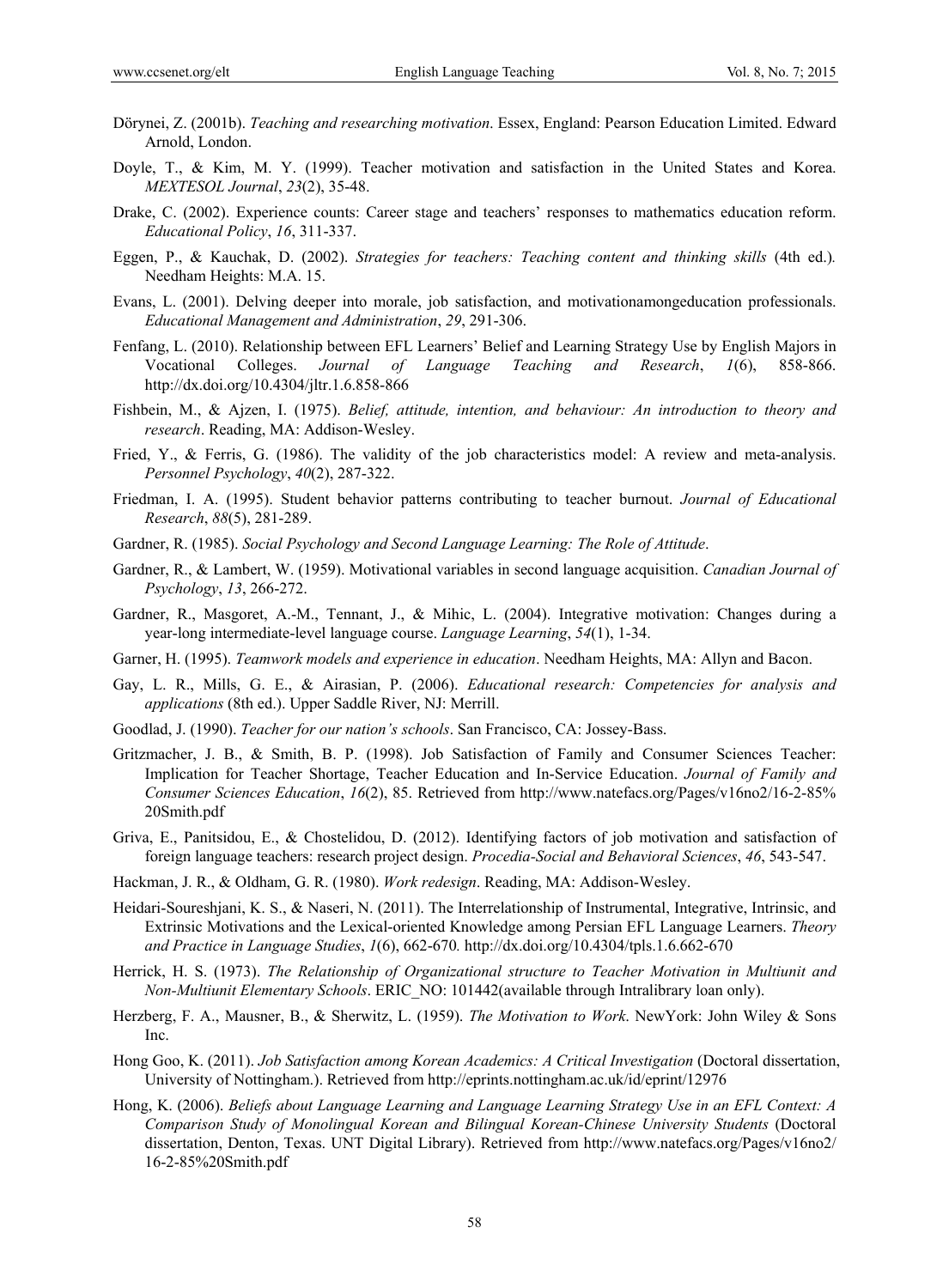- Horwitz, E. K. (1987). Surveying student beliefs about language teaming. In A. L. Wenden, & J. Robin (Eds.), *Learner strategies in language learning* (pp. 119-132). London: Prentice Hall.
- Hughes, V. M. (2006). *Teacher Evaluation Practices and Teacher Job Satisfaction* (Doctoral dissertation, The Faculty of the Graduate School University of Missouri-Columbia). Retrieved from http://hdl.handle.net/10355/4468
- Imani Nojani, M., Arjmandnia, A. A., Afrooz, G. A., & Rajabi, M. (2012). The study on relationship between organizational justice and job satisfaction in teachers working in general, special and gifted education systems. *Procedia-Social and Behavioral Sciences*, *46*, 2900-2905.
- Ingersoll, R. M. (2003). *Is there really a teacher shortage?* The Center for the Study of Teaching and Policy and the Consortium for Policy Research in Education. Retrieved August 15, 2008, from http://depts.washington.edu/ctpmail/PDFs/Shortage-RI-09-2003.pdf
- Ispir, O. A. (2010). Teachers' Burnout Levels and Their Attitudes towards Teaching Profession. *EABR & ETLC Conference Proceedings* (pp. 229-233). Dublin, Ireland.
- Kalleberg, A. L. (1977). Work values and job rewards—Theory of job satisfaction. *American Sociological Review*, *42*, 124-143.
- Kern, R. G. (1995). Students' and Teachers' Beliefs about Language Learning. *Foreign Language Annals*, *28*, 71-92. http://dx.doi.org/10.1111/j.1944-9720.1995.tb00770.x
- Klassen, R. M., & Ming Ming, C. (2010). Effects on Teachers' Self-Efficacy and Job Satisfaction: Teacher Gender, Years of Experience, and Job Stress. *Journal of Educational Psychology*, *102*(3), 741-756. http://dx.doi.org/10.1037/a0019237
- Kormos, J., Kiddle, T., & Csizér, K. (2011). Goals, attitudes and self-related beliefs in second language learning motivation: An interactive model of language learning motivation. *Applied Lingustics*, *32*(5), 495.
- Kozkoski, W. (2002). *Motivation to teach English: A study of EFL instructors in Japan* (Unpublished paper presented at The 4th Temple University Japan Applied Linguistics Colloquium). 16.
- Landy, F. J. (1989). *Psychology of work behavior*. Pacific Grove. CA: Brooks/Cole.
- LaRocco, J. M., House, J. S., & French, J. R. P. Jr. (1980). Social support, occupational stress, and health. *Journal of Health and Social Behavior*, *2*, 202-218.
- LeCompte, M. D., & Dworkin, A. G. (1991). *Giving up on school: Student dropouts and teacher burnouts*. Newbury Park, CA: Corwin.
- Lester, P. E. (1987). Development and factor analysis of the Teacher Job Satisfaction Questionnaire. *Educational and Psychological Measurement*, *47*(1), 223-233.
- Lightbrown, P. M., & Spada, N. (2006). *How Languages are Learned* (3rd ed.). Oxford: Oxford University Press.
- Lipsitz, J. (1984). *Successful school for young adolescents*. New Brunswick, NJ: Transaction Books.
- Locke, E. A. (1976). The nature and causes of job satisfaction. In M. C. Dunnette (Ed.), *Handbook of industrial and organizational psychology* (pp. 1297-1349). Chicago, IL:Rand McNally.
- Maslow, A. H. (1954). *Motivation and personality*. New York, NY: Harper.
- Merdassa, A. B. (2012). Assessment of the Attitude of Prospective Teachers Enrolled in Postgraduate Diploma in Teaching: The Case of Wollega University. *Science, Technology and Art Research Journal*, *1*(4), 65-73. Retrieved from http://www.ajol.info/index.php/star/article/view/98827
- Mills, N., Pajares, F., & Herron, C. (2007). Self-efficacy of college intermediate French students: Relation to achievement and motivation. *Language Learning*, *57*, 417-442.
- Miskel, C., McDonald, D., & Bloom, S. (1983). Structural and expectancy linkages within schools and organizational effectiveness. *Educational Administration Quarterly*, *19*, 49-82.
- Moore, B. M. (1987). *Individual difference and satisfaction with teaching*. Paper presented at the annual meeting of the American Educational Research Association. Washington, D. C. (ERIC Document Reproduction Service No. ED282851)
- Moorman, R. H. (1993). The influence of cognitive and affective based job satisfaction measures on the relationship between satisfaction and organizational citizenship behavior. *Human Relations*, *6*, 759-776.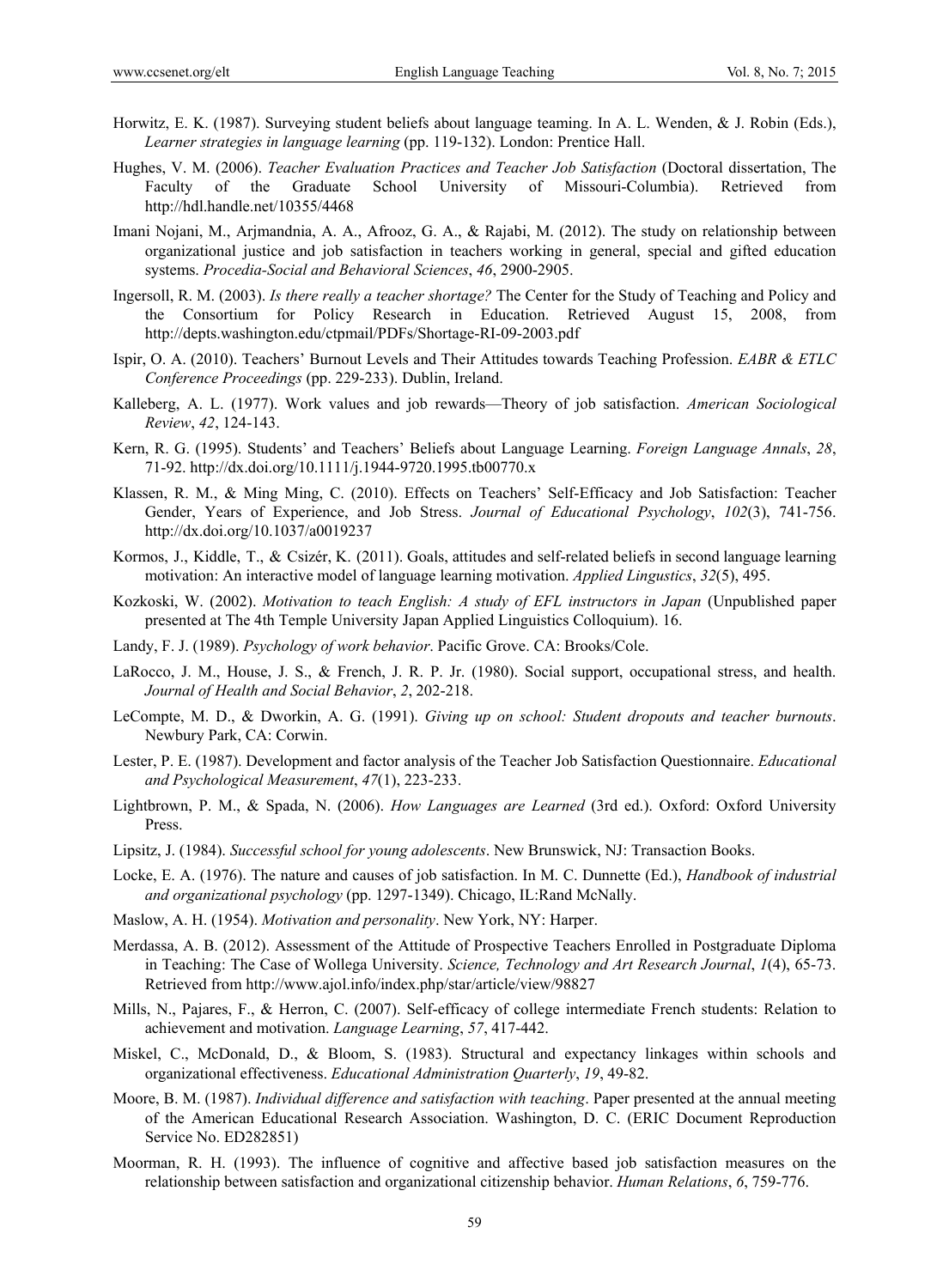- Nguni, S., Sleegers, P., & Denessen, E. (2006). Transformational and transactional leadership effects on teachers' job satisfaction, organizational commitment, and organizational citizenship behavior in primary schools: The Tanzanian case. *School Effectiveness and School Improvement*, *17*, 145-177.
- Ormrod, J. E. (2008). *Educational psychology: Developing learners* (6th ed.). New York: Pearson/Prentice Hall.
- Oxford, R. L., & Shearin, J. (1994). Language learning motivation: Expanding the theoretical frame work. *Modern Language Journal*, *78*, 12-28.
- Papastamatis, A., Panitsidou, E., Giavrimis P., & Papanis, E. (2009). Facilitating Teachers' and Educators' Effective Professional Development. *Review of European Studies*, *1*(2), 83-90.
- Pearson, L., & Moomaw, W. (2005). The relationship between teacher autonomy and 119 stress, work satisfaction, empowerment, and professionalism. *Education Research Quarterly*, *29*(1), 37-53.
- Pinder, C. C. (1984). *Work Motivation*: *Theory, Issues and Application*. Dallas and Schoh, Foresman.
- Pintrich, P. R., & De Groot, E. V. (1990). Motivational and self-regulated learning components of classroom academic performance. *Journal of Educational Psychology*, *82*(1), 33-40.
- Pintrich, P. R., & Schunk, D. H. (2002). *Motivation in Education: Theory, Research, and Application* (2nd ed.). Upper Saddle River, NJ: Prentice Hall.
- Quaglia, R., & Marion, S. (1991). The relationship of teacher satisfaction to perceptions of school organization, teacher empowerment, work conditions, and community status. *Education*, *112*(2), 206-222.
- Rain, J. S., Lane, I. M., & Steiner, D. D. (1991). A current look at the job satisfaction/life satisfaction relationship: Review and future considerations. *Human Relations*, *44*, 287-307.
- Roeser, R., Arbreton, A., & Anderman, E. (1993). *Teacher characteristics and their effects on student motivation across the school year*. Paper presented at the annual meeting of the American Educational Research Association, Atlanta 17.
- Roethlisberger, F. J., & Dickson, W. J. (1939). *Management and the worker*. Cambridge. MA: Harvard University Press.
- Ryan, R. M., & Deci, E. L. (2000). Self-determination theory and the facilitation of intrinsic motivation, socialdevelopment, and well-being. *American Psychologist*, *55*, 68-78.
- Scheidecker, D., & Freeman, W. (1999). *Bringing out the best in students: How legendary teachers motivate kids*. London: SAGE.
- Schumann, F. M. (1980). Diary of a Language Learner: A Further Analysis, 51-57. In R. C. Scarcella, & S. D. Krashen (Eds.), *Research in Second Language Acquisition: Selected Papers of the Los Angeles Second Language Acquisition Research Forum*. Rowley, MA: Newbury House.
- Schumann, F. M., & Schumann, J. H. (1977). Diary of a Language Learner: An Introspective Study of Second Language Learning. In H. D. Brown, R. H. Crymes, & C. A. Yorio (Eds.), *on TESOL '77: Teaching and learning English as a second language-Trends in research and practice* (pp. 241-249). Washington DC: TESOL.
- Sergiovanni, T. J. (1969). Factors that affect satisfaction and dissatisfaction of teachers. In F. D. Carver, & T. J. Sergiovanni (Eds.), *Organization and humanbehavior* (pp. 249-260). New York: McGraw Hill.
- Smith, P. C., Kendall, L. M., & Hulin, C. L. (1969). *The measurement of satisfaction in work and retirement*. Chicago: Rand McNally.
- Spector, P. E. (1997). *Job satisfaction: Application, assessment, causes and consequences*. Thousand Oaks, CA: SAGE.
- Spuk, D. W. (1974). Reward structures in the Public High schools. *Educational Administration Quarterly*, *10*(1), 18-34.
- Stevick, E. W. (1980). *Teaching Languages: A Way and Ways*. Rowley, Mass: Newbury House.
- Thompson, E. R., & Phua, F. T. T. (2012). A brief index of affective job satisfaction. *Group & Organization Management*, *37*(3), 275-307.
- Thomson, S. (1979). *Motivation of Teachers*. ERIC\_NO: ED178998 (available through Intralibrary loan only).
- Thoonen, E. E. J., Sleegers, P. J. C., Peetsma, T. T. D., & Oort, F. J. (2010). *Can teachers motivate students to learn? 73*(3), 345-360. http://dx.doi.org/10.1080/03055698.2010.50700